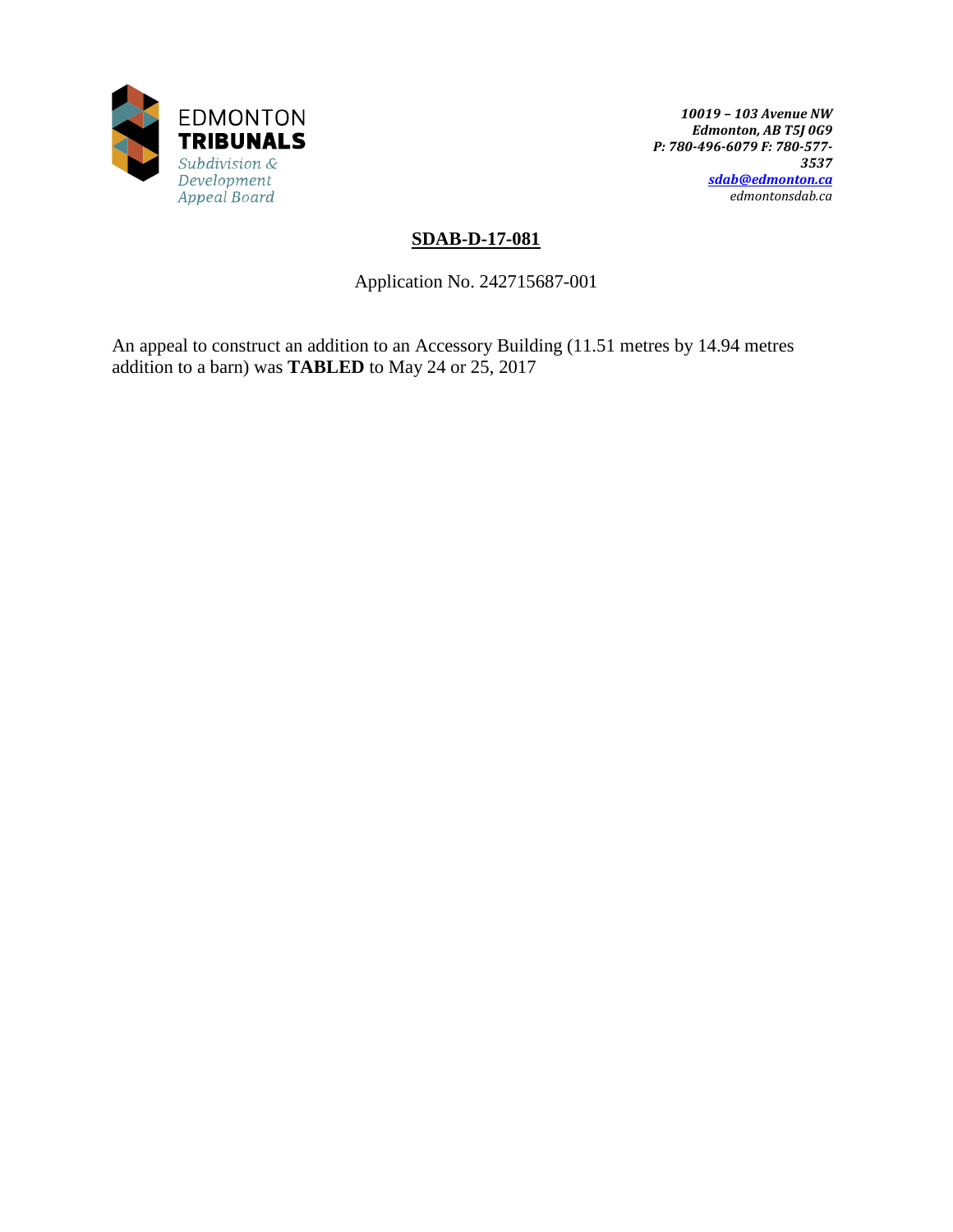

Date: May 19, 2017 Project Number: 242085428-001 File Number: SDAB-D-17-082

# **Notice of Decision**

[1] On May 4, 2017, the Subdivision and Development Appeal Board heard an appeal that was filed on April 11, 2017. The appeal concerned the decision of the Development Authority, issued on April 6,2017, to refuse the following development:

> Add Minor Alcohol Sales as an Accessory Use to an existing Creation and Production Establishment. (STRATHCONA SPIRITS)

- [2] The subject property is on Plan I Blk 60 Lot 19, located at 10122 81 Avenue NW, within the DC1 (15813) Direct Development Control Provision. DC1 (15811), the Pedestrian Commercial Shopping Street Overlay and the Strathcona Area Redevelopment Plan apply to the subject property.
- [3] The following documents were received prior to the hearing and form part of the record:
	- Copy of the refused permit and permit application, with attachments and plans;
	- Canada Post receipt confirming delivery of the refusal decision;
	- Development Officer's written submissions dated April 24, 2017; and
	- Appellant's submissions and supporting materials.

## **Preliminary Matters**

- [4] At the outset of the appeal hearing, the Presiding Officer confirmed with the parties in attendance that there was no opposition to the composition of the panel.
- [5] The Presiding Officer outlined how the hearing would be conducted, including the order of appearance of parties, and no opposition was noted.
- [6] The appeal was filed on time, in accordance with section 686 of the *Municipal Government Act*, RSA 2000, c M-26.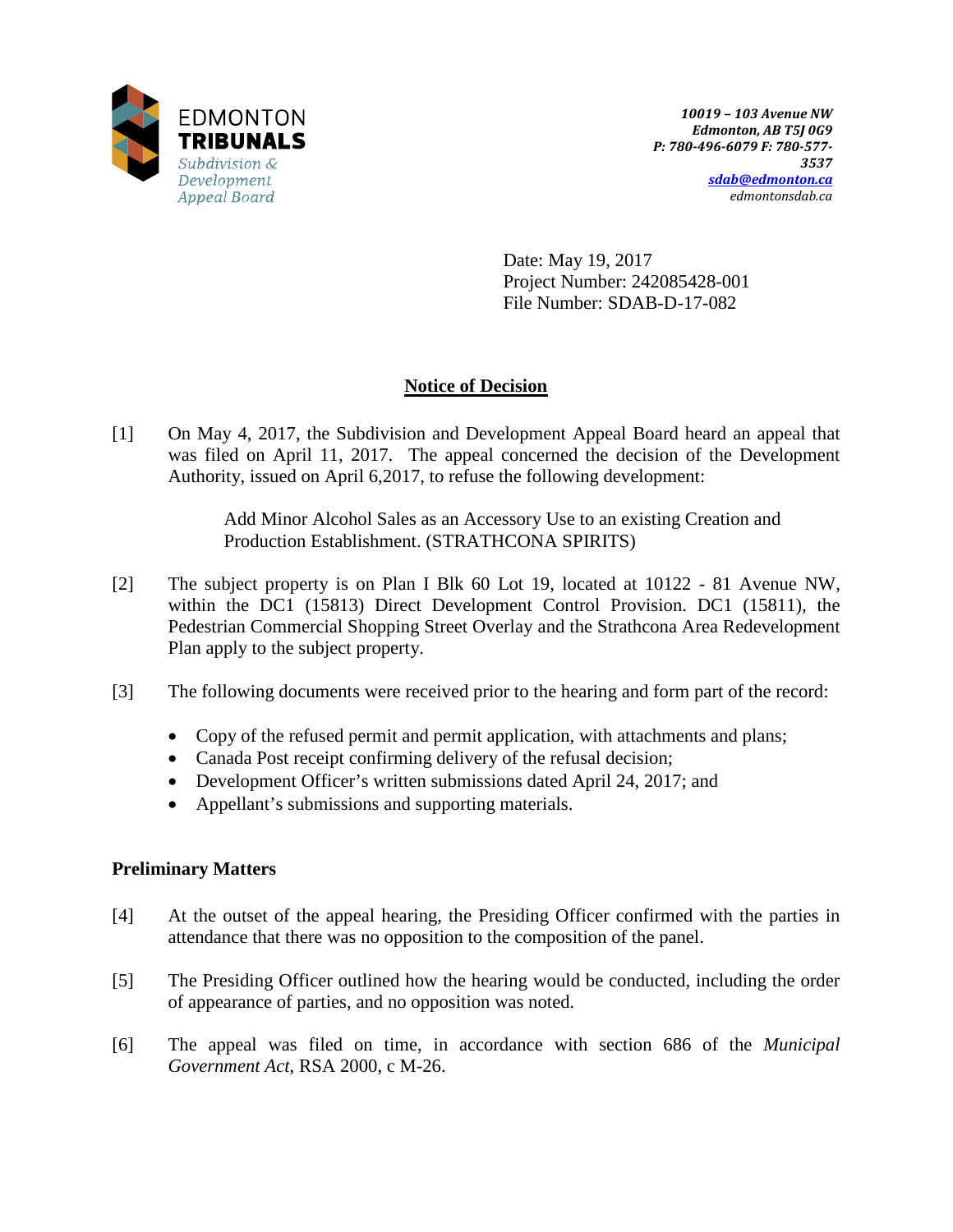#### **Summary of Hearing**

- *i) Position of the Appellant, Strathcona Spirits*
- [7] The Appellant was represented by Mr. A. Smith.
- [8] The Board explained that the subject property falls within a Direct Control District, therefore the Board's authority to vary the Development Officer's decision is constrained by section 641(4)(b) of the *Municipal Government Act.* The Board provided an opportunity for the Appellant to review this provision, and requested that the Appellant provide submissions as to how the Development Authority did not follow the directions of council.
- [9] The Appellant submitted that the intent of City Council in enacting the 500-metre separation distance requirement between Alcohol Sales Uses was to prevent the proliferation of liquor stores. In his view, the proposed development is not a typical liquor store that should be captured by this requirement. In support, he referred to two breweries which sell their product for on-site consumption, Situation Brewing and Yellowhead Brewing, the latter located on 105 Street and around 103 or 104 Avenue. Both of these breweries are located within 500 metres of liquor stores. Upon questioning by the Board, the Appellant clarified that these other breweries are classified as Restaurants or Bars rather than Alcohol Sales Uses.
- [10] The Appellant also submitted that the intent of this Direct Control District is to maintain the character of the neighbourhood. As a community-minded organization and as Edmonton's first craft distillery, his business actively contributes both to the community, and to maintaining the character of the neighbourhood. In support, he reiterated his written submissions, noting the following unique features of the business:
	- a) The use of local talent and ingredients in the creation of the product;
	- b) The cork of every bottle features the façade of the building in which the business is located;
	- c) Community support for, and interest in, the business as demonstrated by a petition signed by property owners within the 60-metre notification area, a letter of support from the Old Strathcona Business Association, and Edmonton Food Tours' interest in adding the distillery to its tour; and
	- d) Limited operating hours geared toward attracting connoisseurs or enthusiasts rather than the late night bar crowd.
- [11] The Appellant explained that the business does not currently have operating hours open to the public. The product is currently sold directly to more exclusive establishments in Edmonton and Calgary. However, if this application is approved, the intent is to open the doors to the public on Friday evenings from 5 p.m. to around 8 p.m. or 9 p.m., and on the weekend around 11 a.m. to 6 p.m. During this time, samplings of the product can be made available. If there is interest, operating hours may be extended to other weeknights. He emphasized that the hours of operation will be unlike typical late night bars and pubs,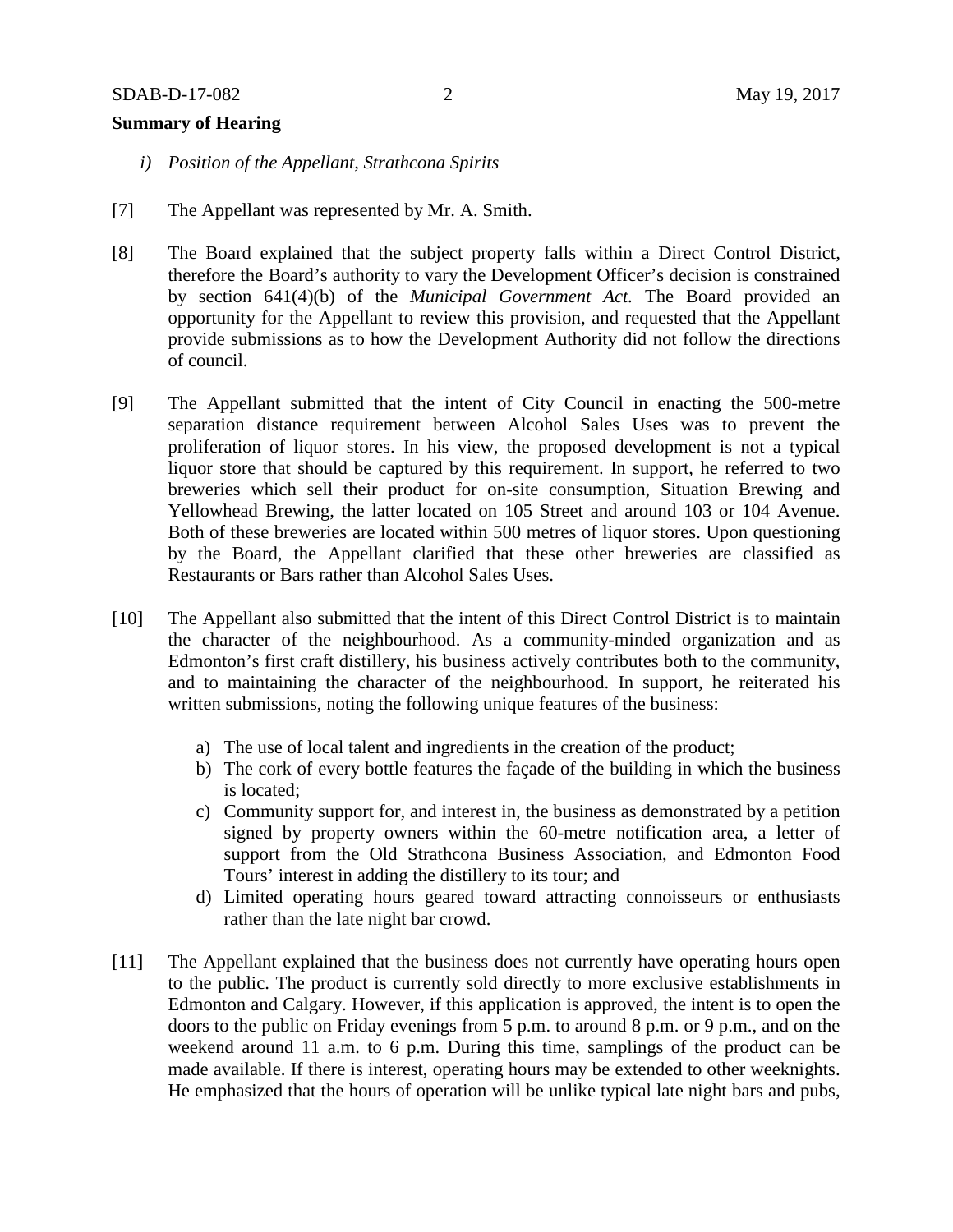SDAB-D-17-082 3 May 19, 2017

and that he would have no concerns with conditions restricting the operating hours or the sale of only products produced on site.

- [12] The Board noted that the original permit for the Creation and Production Establishment has a condition prohibiting retail sales and consumption of alcoholic beverages. The Appellant acknowledged his acceptance of that condition when the permit was granted. However, the business has since evolved, and he would now like to open the doors to the community to sell his products for off-site consumption.
- [13] Upon questioning by the Board, he explained that samples of alcohol produced on-site would be provided in small quantities of about one-eighth of an ounce and served over a standard sized retail counter, not an extended bar. This retail counter is the same counter that would be used to conduct sales transactions. At the moment, there is no intention to serve food with the samples, but if that is requested by the customers, then he would like to be able to meet their needs.
- [14] Referencing the letter from the Old Strathcona Business Association, the Board noted that in late June Zoning Bylaw amendments will be submitted to Council. If passed, these amendments would create a new Use class to allow craft distilleries such as his to sell their products for off-site consumption without being classed as an Alcohol Sales Use. This would avoid the 500-metre restriction. However, the Board is bound by the applicable laws and regulations as they apply at the time of the appeal.

## *ii) Position of the Development Authority*

- [15] The Development Authority was represented by Mr. P. Belzile, Development Officer.
- [16] Regarding the two breweries, Yellowhead Brewery and Situation Brewery, the former has an approved permit for a Bar and Neighbourhood Pub and the latter for a Restaurant.
- [17] The Development Officer referred to the definition of Restaurants under section 7.4(45), which provides as follows:

**Restaurants** mean development where the primary purpose of the facility is the sale of prepared foods and beverages to the public, for consumption within the premises or off the Site. Minors are never prohibited from any portion of the establishment at any time during the hours of operation. This Use typically has a varied menu, with a fully equipped kitchen and preparation area, and includes fast food and family restaurants.

[18] Under this definition, a Restaurant would not require a separate development permit for alcohol sales. A Restaurant selling its own beer for off-site consumption does not require a separate Alcohol Sales development permit. A Restaurant selling beer produced on-site as a "take-out" option is a situation where the customer orders the product ahead of time,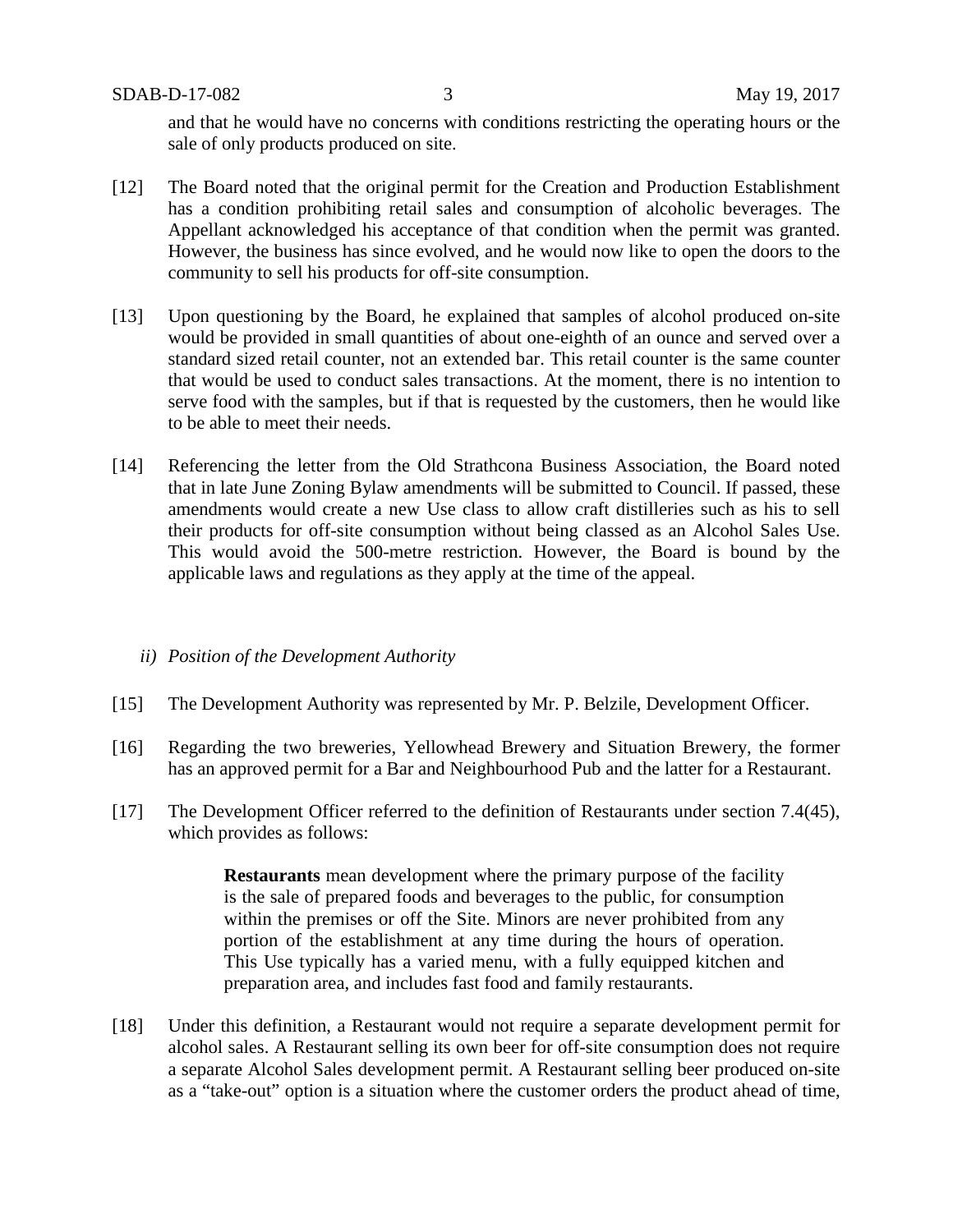then proceeds to eat and drink on the premises before getting the beer when he leaves the Restaurant. A typical Alcohol Sales Use is where the customer enters the establishment and purchases the beer straight off the shelf for consumption outside of those premises. This is the situation with the Appellant's proposed Use where no food or drink, other than small samples, would be served on the premises. The current development permit allows only for the manufacture of product on-site.

[19] Based on this interpretation of Restaurants, the Board questioned whether this logic could not similarly be applied to Alcohol Sales in a Creation and Production Establishment. The Development Officer distinguished Restaurants from Creation and Production Establishments, which is defined under section 7.4(13) as follows:

> **Creation and Production Establishments** means development used for the custom creation or small-scale fabrication of goods produced in limited quantity, or for the creation, training and rehearsal of performance arts. Accessory Uses may include the retail sale of goods produced on Site. Typical uses include literary, visual, craft, design, and interdisciplinary and performance arts studios.

- [20] The Development Officer noted the inclusion of a specific reference to "Accessory Uses" (as capitalized and defined within the *Edmonton Zoning Bylaw*), which does not occur in the definition of Restaurants. This specific inclusion therefore requires that where another Use is being contemplated for a Creation and Production Establishment, a separate Accessory Use application is required. There is no such similar stipulation in the definition of Restaurants.
- [21] In this case, the Applicant proposes to open its door to the public, albeit with limited operating hours, to provide samplings and to engage in the sale of its product on-site for off-site consumption. In his view, this type of activity is more appropriately classified as a Minor Alcohol Sales, which is defined under section 7.4(32) as follows:

**Minor Alcohol Sales,** means development used for the retail sale of any and all types of alcoholic beverages to the public. This Use may include retail sales of related products such as soft drinks and snack foods. The maximum Floor Area for this Use shall be no more than  $275 \text{ m}^2$  per individual business premises.

- [22] Based on the definition of Creation and Production Establishments, it was therefore the Development Authority's position that a separate Accessory Use permit for Minor Alcohol Sales would be required. By way of analogy, the Development Officer noted that even if the Applicant were in the business of producing chocolate bars and now wished to be able to sell those chocolate bars on-site for off-site consumption, a separate Accessory Use application would be required for a General Retail Sales Use.
- [23] The Board observed that there are other Uses in the City such as industrial developments which do not require separate Accessory Use applications, and questioned why a separate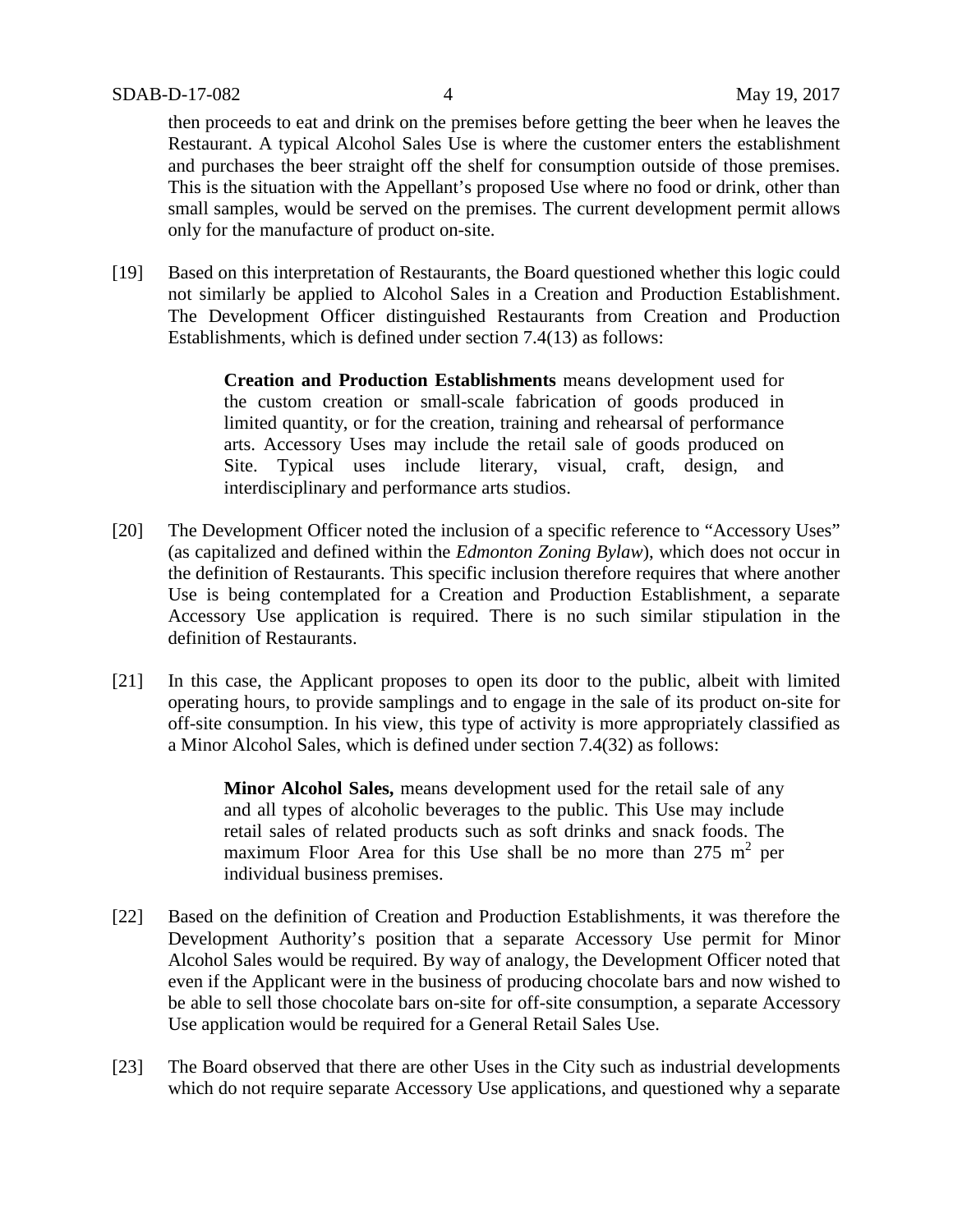application would be required in this case. The Development Officer referenced section 95, the special land use provisions for General Industrial Uses. He noted that section 95(1) contemplates specific Accessory activities such as indoor display, office, technical or administrative support areas or any retail operations so long as such activities do not exceed 33 percent of the total Floor Area of the building devoted to the General Industrial Use. In effect, this provision is saying that these activities are deemed to be Accessory to the General Industrial Use, therefore, a separate application is not required. No such special land use provision applies for Creation and Production Establishments.

- [24] The Board noted that there are aspects of the proposed development which differ from conventional liquor stores, and questioned whether these differences were taken into account. The Development Officer acknowledged that if a liquor store such as the Liquor Depot were to move into this location, it would require a new permit application as its operations differ from the existing Creation and Production Establishment. Liquor stores typically have different volumes and brands of products available for purchase off the shelf, and more cash on-site when compared to a distillery. A liquor store may also give rise to some of the concerns regarding neighbourhood proliferation that may not apply to a distillery.
- [25] That being said, the Use class that is being considered is Minor Alcohol Sales, not "liquor store". The Applicant's proposal will result in some change to the use and intensity of the business. By adding the retail component, there will be more customers accessing the site, whereas the only traffic being generated now is from employees producing and packaging the product. The land use impacts would not be the same as what is typically expected for a Creation and Production Establishment.
- [26] The Board noted that this Direct Control District specifically references the Pedestrian Commercial Shopping Street Overlay, which encourages small storefronts and active pedestrian traffic. The Accessory retail sales activities of the distillery would therefore appear to be consistent with the pedestrian character of this shopping strip. While the Development Officer acknowledged the incorporation of the Overlay within this Direct Control District, he also noted that there is specific incorporation of the regulations of the CB2 Low Intensity Business Zone, including the applicable special land use provisions governing Minor Alcohol Sales under section 85, and by extension, the 500-metre separation distance requirement between Major or Minor Alcohol Sales Uses.
- [27] Referencing the Alcohol Sales and Parks Map submitted by the Development Authority, the Board questioned the methodology for measuring separation distances between Alcohol Sales Uses. Referencing section 85(1), the Development Officer noted that the special land use provisions for Minor Alcohol Sales do not require a specific methodology. For ease and consistency, the Development Authority simply applies a direct line measurement, rather than taking into account more variable measurements such as actual walking distances.
- [28] Upon questioning by the Board, he acknowledged that separation distance requirements for other types of Uses such as Digital Signs may stipulate a specific methodology. Upon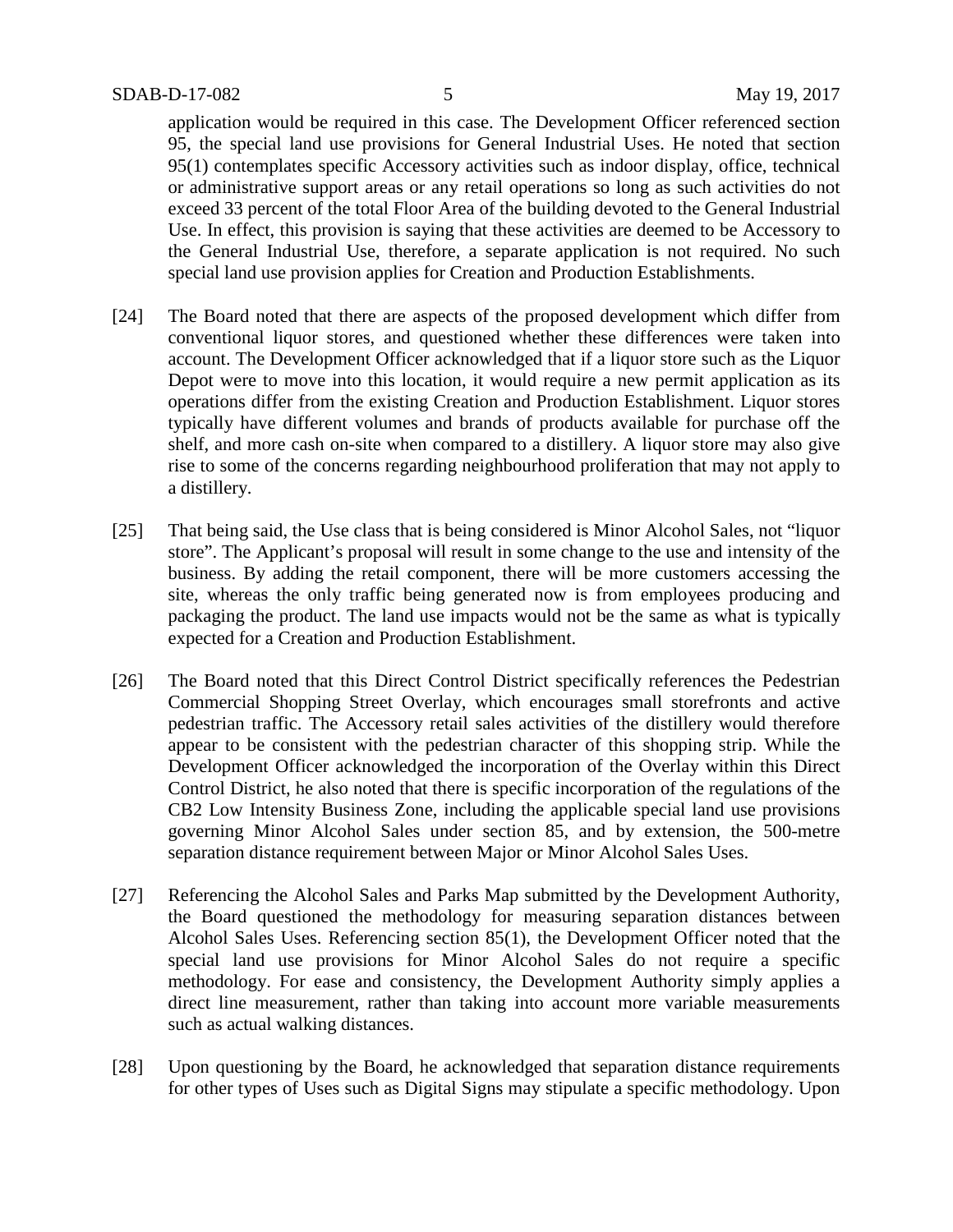review of the Map, he also confirmed that the property located 408 metres away from the subject development is actually a General Industrial Use and not a Major or Minor Alcohol Sales Use.

[29] Regarding the upcoming bylaw amendments mentioned in the letter from the Old Strathcona Business Association, Mr. Belzile noted that if those amendments are passed in June, it is possible that the proposed development would become a permitted Use or fall under a different Use Class. As such, even if the Board were to deny this appeal, the Applicant would likely be able to reapply in less than six months with a new scope of application under a different Use Class.

# *iii) Rebuttal of the Appellant*

[30] The Appellant reiterated his submissions, emphasizing the unique nature of the business.

## **Decision**

[31] The appeal is DENIED and the decision of the Development Authority is CONFIRMED. The development is REFUSED.

## **Reasons for Decision**

[32] This appeal involves a proposed development within a Direct Control District. Section 641(4)(b) of the *Municipal Government Act* states:

> Despite section 685, if a decision with respect to a development permit application in respect of a direct control district

… (b) is made by a development authority, the appeal is limited to whether the development authority followed the directions of council, and if the subdivision and development appeal board finds that the development authority did not follow the directions it may, in accordance with the directions, substitute its decision for the development authority's decision.

- [33] Accordingly, the Board must determine whether the Development Authority followed the directions of Council before it can vary the Development Officer's decision.
- [34] The Appellant has an approved development permit for a Creation and Production Establishment (distillery) with a condition that any retail sale or consumption of alcoholic beverages on-site is prohibited. Section 7.4(13) of the *Edmonton Zoning Bylaw* defines Creation and Production Establishment as follows: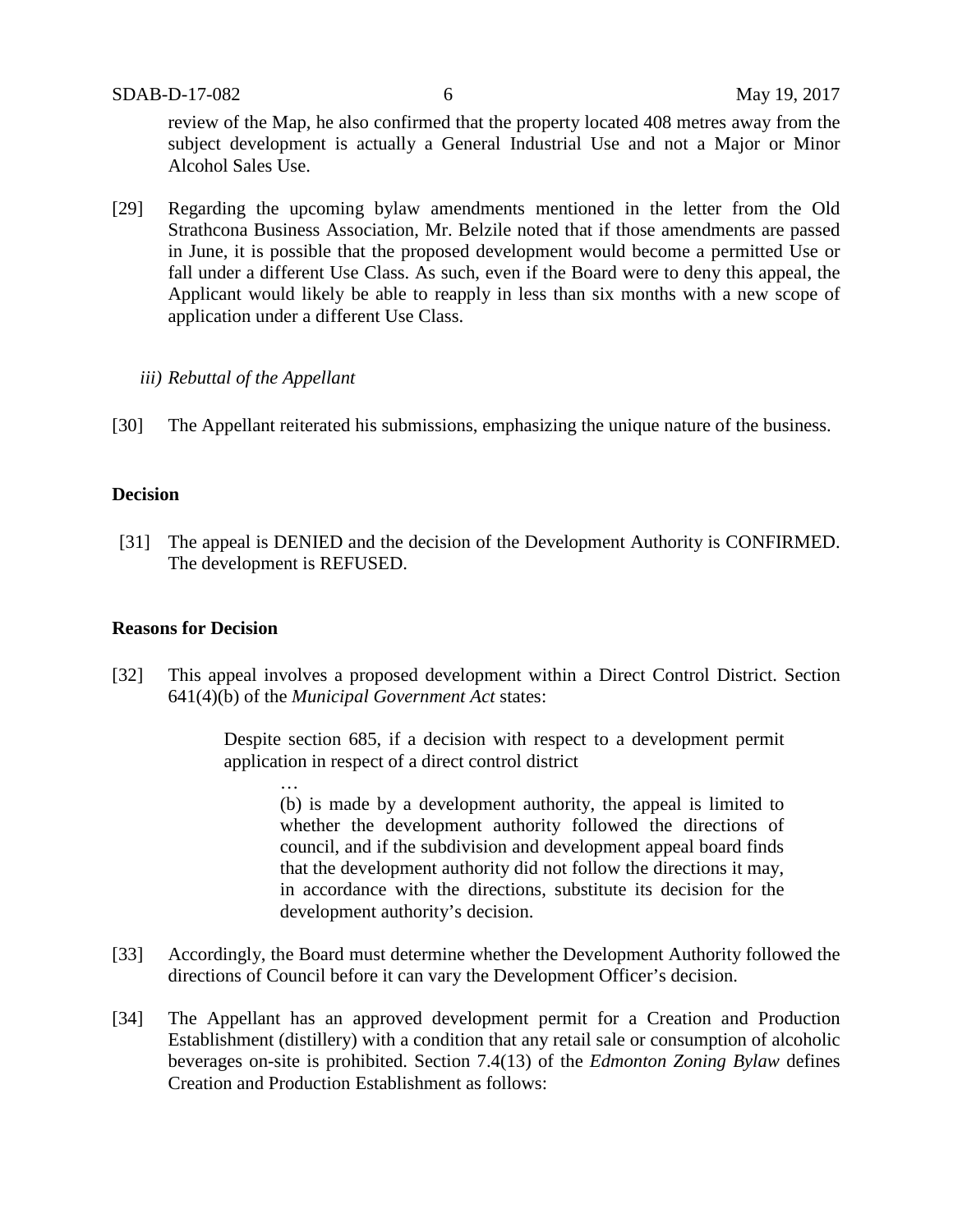**Creation and Production Establishments** means development used for the custom creation or small-scale fabrication of goods produced in limited quantity, or for the creation, training and rehearsal of performance arts. Accessory Uses may include the retail sale of goods produced on Site. Typical uses include literary, visual, craft, design, and interdisciplinary and performance arts studios.

- [35] The Appellant has applied for an Accessory Use Minor Alcohol Sales permit to allow the establishment to sell the alcohol produced on-site for off-site consumption. The Development Officer interpreted the Use Class definition for Creation and Production Establishment as requiring an additional development permit for this type of Use. He was of the view that a Minor Alcohol Sales development permit would be required.
- [36] Section 4(a) of this DC1 Direct Control Provision states that "development regulations in this Provision shall be as prescribed in the (CB2) General Business Zone". Under section 340.3(18) of the CB2 Zone, Minor Alcohol Sales is a discretionary Use.
- [37] Section 85(1) of the special land use provisions governing Minor Alcohol Sales states: "Any Major Alcohol Sales or Minor Alcohol Sales shall not be located less than 500 m from any other Major Alcohol Sales or Minor Alcohol Sales."
- [38] Section 85(6) states that, notwithstanding Section 11 of the *Zoning Bylaw* (the section that gives Development Officers the discretion to grant variances), the Development Officer shall only grant a variance to Section 85(1) as outlined in subsections 85(7), 85(8) and 85(9). None of those subsections apply to the instant situation. Accordingly, the Development Officer has no discretion to vary the 500-metre separation distance restriction on Major or Minor Alcohol Sales.
- [39] The Development Officer determined that there were five other Minor or Major Alcohol Sales Uses within 500 metres of the subject property and refused to issue the development permit to allow the sale of alcohol on the premises.
- [40] The Board is of the view that the Development Officer's interpretation of Section 7.4(13) is reasonable in these circumstances. Although the Use Class definition of Creation and Production Establishments may include Accessory Uses to sell products produced onsite, the Appellant's existing development permit includes a condition prohibiting the sale or consumption of alcohol on-site. There is no retail activity allowed on-site presently. Allowing customers to attend the site to purchase products would result in an intensification of use, so an additional development permit is required. The only possible Use Class that would allow the sale of alcohol is Minor Alcohol Sales.
- [41] The Development Officer had no choice but to refuse to issue the development permit because of Section 85(1). He had no discretion to vary the 500-metre separation distance because of Section 85(6). Accordingly, the Board is of the opinion that the Development Officer did follow the directions of Council. Pursuant to Section 641(4)(b) of the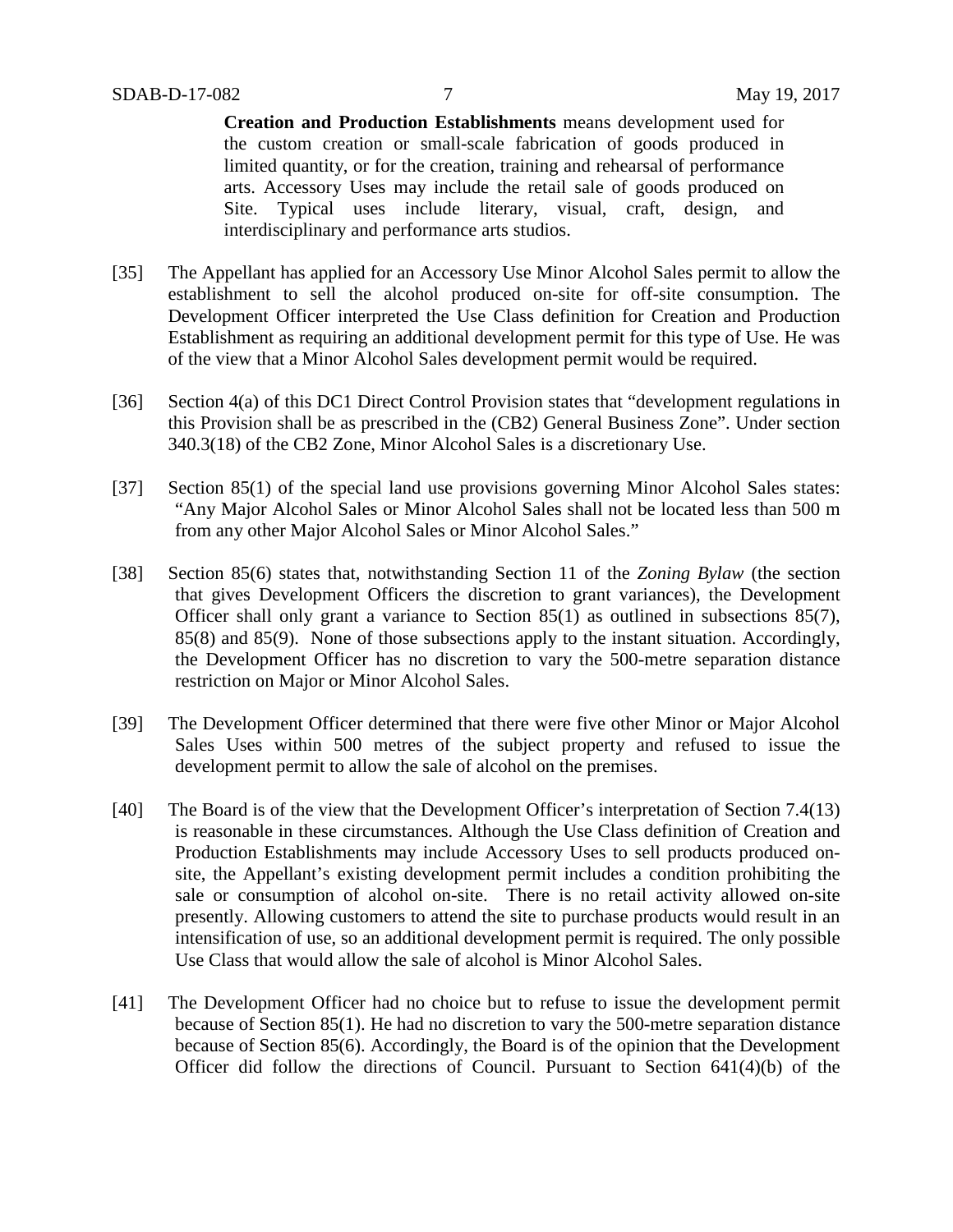*Municipal Government Act*, this Board has no jurisdiction to vary the Development Officer's decision.

- [42] The Appellant made the argument that his establishment is not the type of Alcohol Sales Use that Council intended to restrict because it is not what one would consider a typical liquor store. The Board heard from the Development Officer that draft regulations have been prepared to deal with situations like the Appellant's, where alcohol is being prepared in a craft brewery or distillery, that would take such Uses outside the definition of Major or Minor Alcohol Sales Uses. He further indicated that these regulations would be considered by Council in June.
- [43] As such, although the Appellant's development permit application must be refused in this case, if those regulations are passed the Appellant may be able to apply for a different type of development permit in the not too distant future that would allow him to sell alcohol on-site. However, those regulations have not been passed yet, so neither the Development Officer nor the Board can consider them in making their decision.
- [44] The Board acknowledges the Appellant's evidence of significant community support, including support from the immediate neighbours and the Old Strathcona Business Association. However, that community support is not relevant to the Board's determination as to whether the Development Officer followed the directions of Council*.*
- [45] The Board acknowledges that allowing retail sales at this site would enhance the pedestrian-friendly nature of the area, which is one of the goals of the Pedestrian Commercial Shopping Street Overlay. However, the specific restriction on separation distances between Major or Minor Alcohol Sales Uses overrides that consideration in this case.

Mr. M. Young, Presiding Officer Subdivision and Development Appeal Board

Board members in attendance: Ms. P. Jones, Mr. A. Bolstad, Ms. D. Kronewitt Martin, Mr. K. Hample